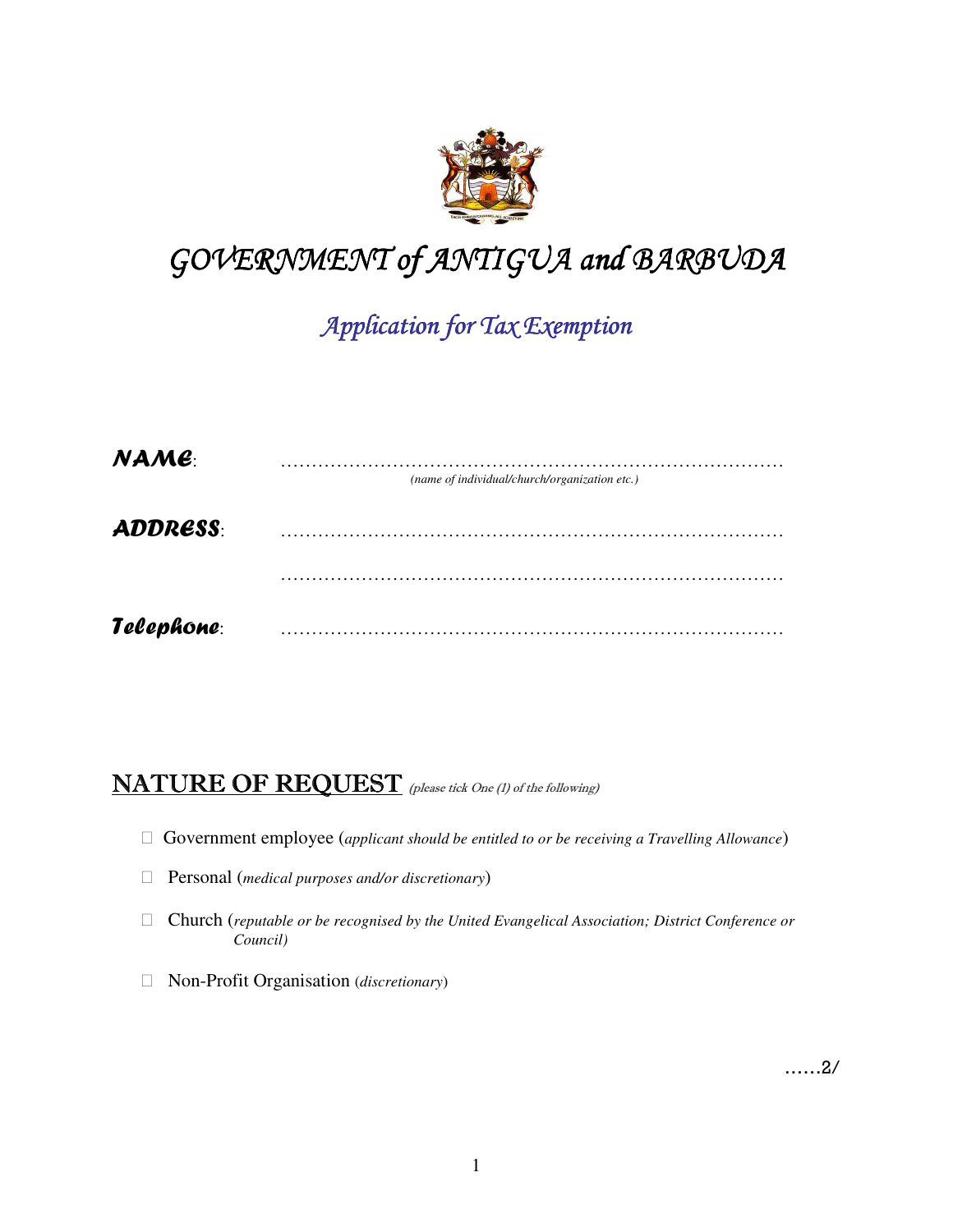## SECTION A

Tax exemption requested to purchase/import (please tick below):-

|                   | $\Box$ equipment $\Box$ appliances $\Box$ machinery $\Box$ tools |                           |                                     |  |
|-------------------|------------------------------------------------------------------|---------------------------|-------------------------------------|--|
| $\Box$ fixtures   | <b>fittings</b>                                                  |                           | $\Box$ furniture $\Box$ furnishings |  |
| $\Box$ electrical | $\Box$ plumbing                                                  | $\Box$ building materials |                                     |  |
|                   | □ Other …………………………………………………                                      |                           |                                     |  |
|                   |                                                                  |                           |                                     |  |
|                   |                                                                  |                           |                                     |  |
|                   |                                                                  |                           |                                     |  |

(items requested should be provided on a separate sheet of paper with cost and quantities)

## SECTION B

Please provide details as to previous tax exemptions granted<br>(if you or your organization/church was never granted tax exemption towards the<br>purchase/importation of items, please indicate):-

……………………………………………………………………………………………………… ……………………………………………………………………………………………………… ……………………………………………………………………………………………………… ……………………………………………………………………………………………………… ………………………………………………………………………………………………………

# SECTION C

Reason tax exemption is requested:- ……………………………………………………………………………………………………… ……………………………………………………………………………………………………… ……………………………………………………………………………………………………… ……………………………………………………………………………………………………… ……………………………………………………………………………………………………… ……3/